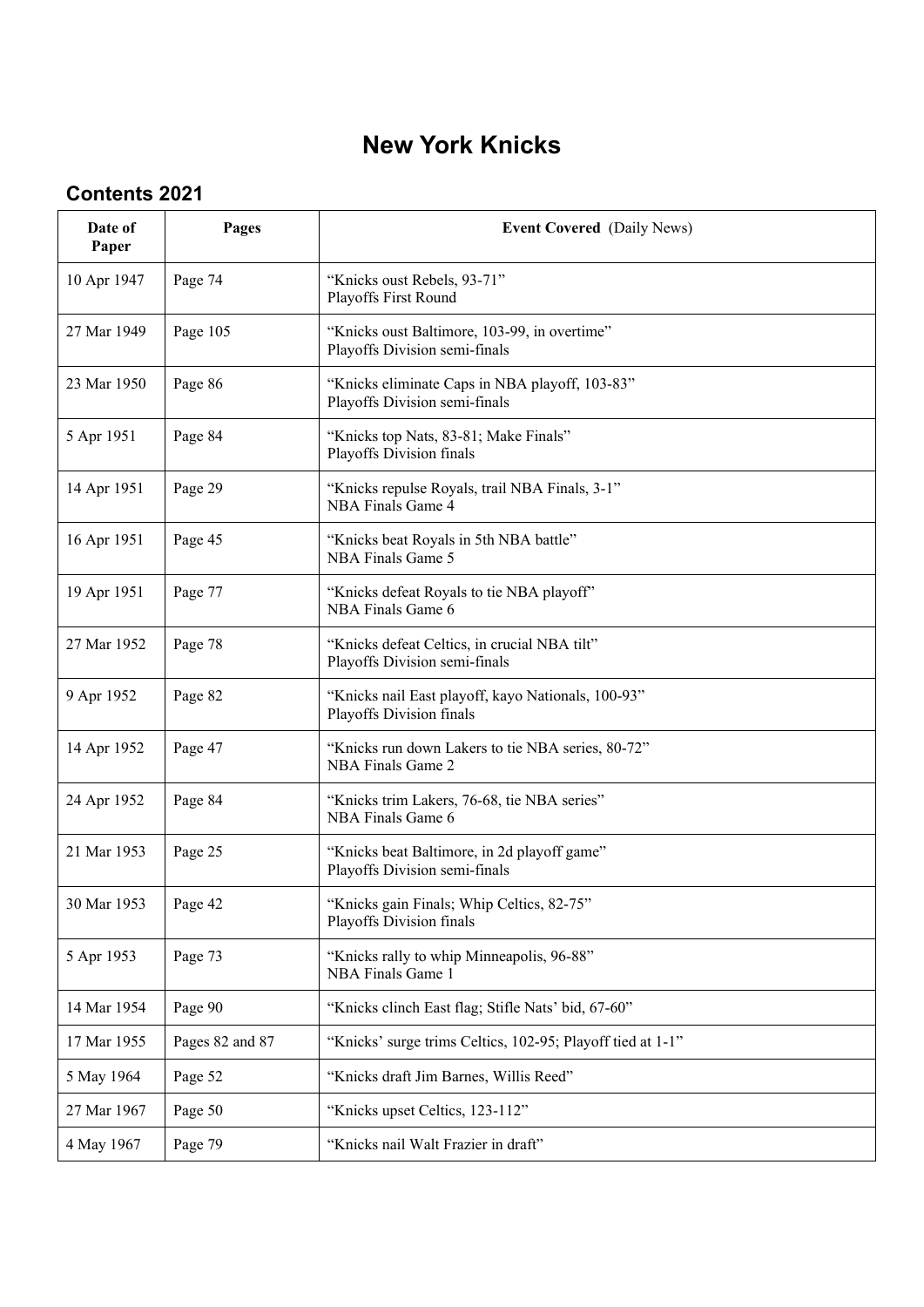| 15 Feb 1968 | Pages 70 and back          | "Garden no Eden, but Knicks heavenly, 114-102"                                                          |
|-------------|----------------------------|---------------------------------------------------------------------------------------------------------|
| 31 Mar 1968 | Pages 136 and back         | "Knicks get even, 107-98, but lose Frazier"                                                             |
| 3 Apr 1969  | Pages 78 and back          | "Our fan-tastic Knicks explode Bullets; Roar into East final, 115-108"<br>Playoffs Division semi-finals |
| 29 Nov 1969 | Pages 30 and back          | "Knicks go 18 in row; Overtake Royals, 106-105, for mark"                                               |
| 16 Mar 1970 | Page 73                    | "1st Eastern title: A 16-year sweat"                                                                    |
| 18 Mar 1970 | Page 26                    | "Willis Reed becomes the first Knick ever to be voted NBA's Most Valuable Player"                       |
| 7 Apr 1970  | Pages 74 and 78            | "Knicks end Bullets' hopes, 127-114"<br>Playoffs Division semi-finals                                   |
| 21 Apr 1970 | Pages 78, 86 and<br>back   | "Knicks romp, 132-96; Oust Bucks, 4-1; to face Lakers on friday"<br>Playoffs Division finals            |
| 25 Apr 1970 | Pages 30 and back          | "Knicks' rally wilts Lakers, 124-112"<br>NBA Finals Game 1                                              |
| 30 Apr 1970 | Pages 107 and back         | "Knicks overcome Lakers 111-108 in O'T, for 2-1 lead"<br>NBA Finals Game 3                              |
| 5 May 1970  | Pages 76 and back          | "Reed-less Knicks crush LA, 107-100"<br>NBA Finals Game 5                                               |
| 9 May 1970  | Front, 28, 34 and<br>back  | "Knicks win it! Whip Lakers, 113-99, for title"<br><b>NBA Champions</b>                                 |
| 10 May 1970 | Page 127                   | "Super Knicks; Champs after 24 years"                                                                   |
| 15 Mar 1971 | Pages 26 and 28            | "Knicks clinch Division title on Hawks' win"                                                            |
| 2 Apr 1971  | Pages 112, 115 and<br>back | "Knicks oust Hawks, 111-107"<br>Conference semi-finals                                                  |
| 12 Apr 1972 | Pages 84, 89 and<br>back   | "Knicks rally, oust Bullets, 107-101"<br>Conference semi-finals                                         |
| 24 Apr 1972 | Pages 58, 71 and<br>back   | "Knicks dunk Celts, 111-103; LA next"<br>Conference finals                                              |
| 27 Apr 1972 | Page 117                   | "Knicks shock Lakers, 114-92, in opener on a 70% first half"<br>NBA Finals Game 1                       |
| 9 Apr 1973  | Pages 68 and back          | "Knicks atone, oust Bullets, 109-99"<br>Conference semi-finals                                          |
| 30 Apr 1973 | Pages 62 and back          | "Knicks erase (4-3) Celtics, 94-78; Head for LA title duel"<br>Conference finals                        |
| 4 May 1973  | Pages 78 and back          | "Knicks top Lakers, 99-95"<br>NBA Finals Game 2                                                         |
| 7 May 1973  | Pages 70, 78 and<br>back   | "Knicks clip West-less Lakers, 87-83"<br>NBA Finals Game 3                                              |
| 9 May 1973  | Pages 108, 113 and<br>back | "Knicks spike LA rally, win, 103-98"<br>NBA Finals Game 4                                               |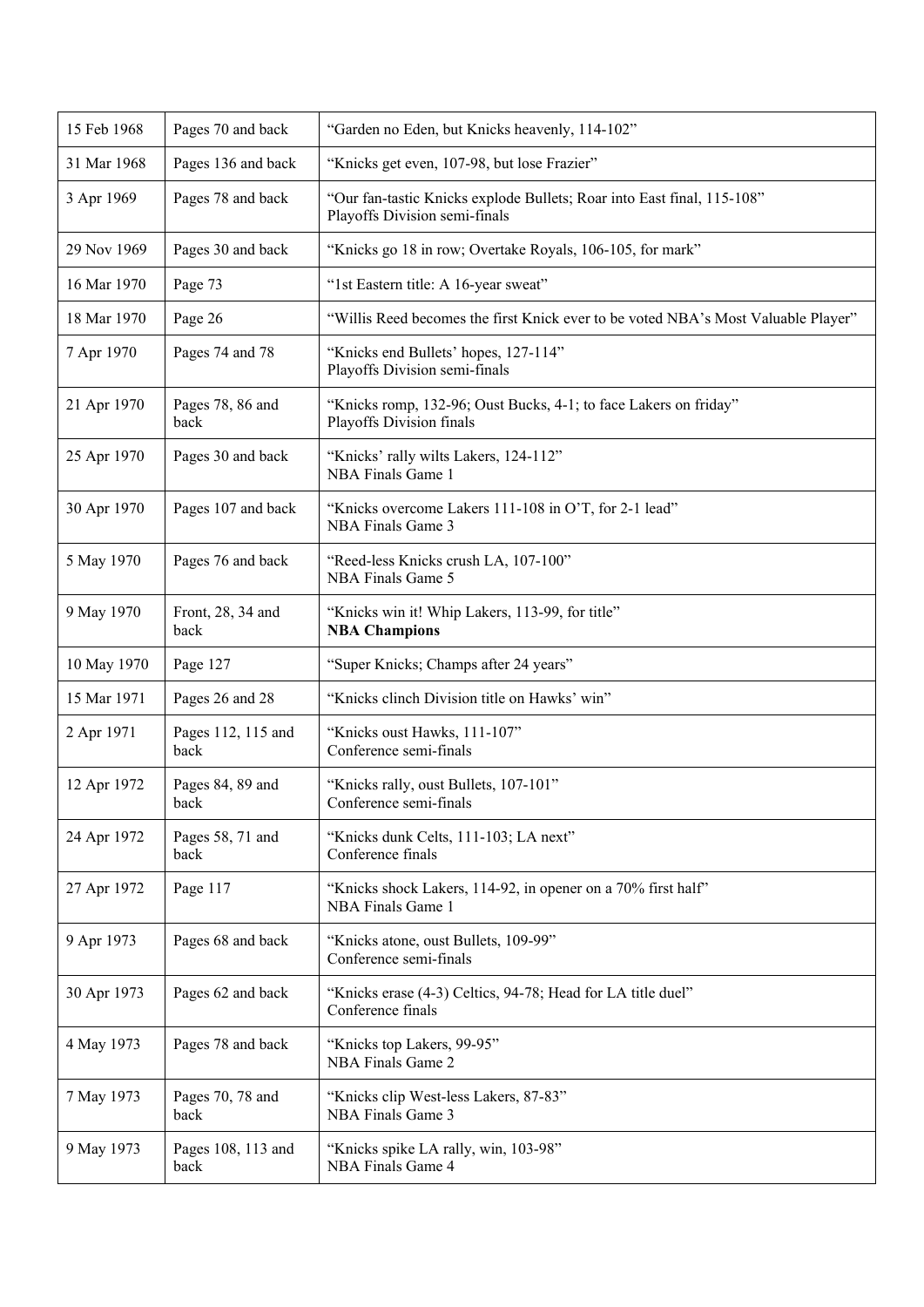| 11 May 1973  | Pages 94, 108 and<br>back | "Knicks champs, 102-93; Willis MVP"<br><b>NBA Champions</b>                                      |
|--------------|---------------------------|--------------------------------------------------------------------------------------------------|
| 12 May 1973  | Page 29                   | "Champ Knicks: Don't worry until tomorrow"                                                       |
| 13 Apr 1974  | Pages 28, 30 and<br>back  | "Knicks quiet Bullets, 91-81; Gain final"<br>Conference semi-finals                              |
| 15 Apr 1978  | Back page                 | "Knicks make it, 109-107"<br>Playoffs Round 1                                                    |
| 22 Apr 1983  | Pages 49 and back         | "Knicks sweep; Hold off Nets, 105-99; face 76ers Sunday in Philly"<br>Playoffs Round 1           |
| 28 Apr 1984  | Pages 29 and back         | "Knicks win in OT; KO Pistons, 127-123"<br>Playoffs Round 1                                      |
| 19 June 1985 | Page 49                   | "Patrick Ewing enjoys 'coronation"                                                               |
| 3 May 1989   | Pages 52 and back         | "Oh, how nice & sweep; Knicks win in 3 on Gerald's OT shot"<br>Playoffs Round 1                  |
| 16 Jan 1990  | Page 45                   | "Tick, tock Tucker beats clock"                                                                  |
| 7 May 1990   | Front, 40 & 41            | "No doubting Knicks now; Celts, jinx fall in Game 5"<br>Playoffs Round 1                         |
| 4 May 1992   | Pages 36 & 37 and<br>back | "Knicks' day to graduate; Ewing has what it takes to lead way to Chicago"<br>Playoffs Round 1    |
| 7 May 1993   | Pages 68 and back         | "Knicks: Next! Ride Rivers' run, halt Pacers in OT, 109-100"<br>Playoffs Round 1                 |
| 19 May 1993  | Pages 56 and back         | "Bulling it out; Knicks oust Hornets to gain East final vs. Chi"<br>Conference semi-finals       |
| 15 Apr 1994  | Page 83                   | "Knicks finally clinch Atlantic; Hold off scrappy Bullets, win second straight title"            |
| 7 May 1994   | Pages 32 & 33             | "A four-gone conclusion; Knicks dump Nets for a date with Bulls"<br>Playoffs Round 1             |
| 23 May 1994  | Pages 38 & 39 and<br>back | "Knicks leave Bulls behind; Ewing's effort puts champs out to pasture"<br>Conference semi-finals |
| 6 June 1994  | Front, 38 & 39            | "Knicks pass finals exam; Ewing's follow leads way past Pacers, to Houston"<br>Conference finals |
| 11 June 1994 | Pages 36 & 37             | "Stealing one for the road; Balanced attack gets Knicks even"<br><b>NBA Finals Game 2</b>        |
| 16 June 1994 | Pages 78 & 79             | "Knicks forge Series knot; N.Y. holds off Rockets rally to get even"<br>NBA Finals Game 4        |
| 18 June 1994 | Pages 28 & 29             | "Just one win from crown! Knicks top Rockets for 3-2 series lead"<br>NBA Finals Game 5           |
| 5 May 1995   | Pages 66 & 67             | "It's Derek & the dynamos; Knicks finish off Cavs as Harp trey-day nets 30"<br>Playoffs Round 1  |
| 2 May 1996   | Pages 80 & 81             | "Knicks wave the red cape"<br>Playoffs Round 1                                                   |